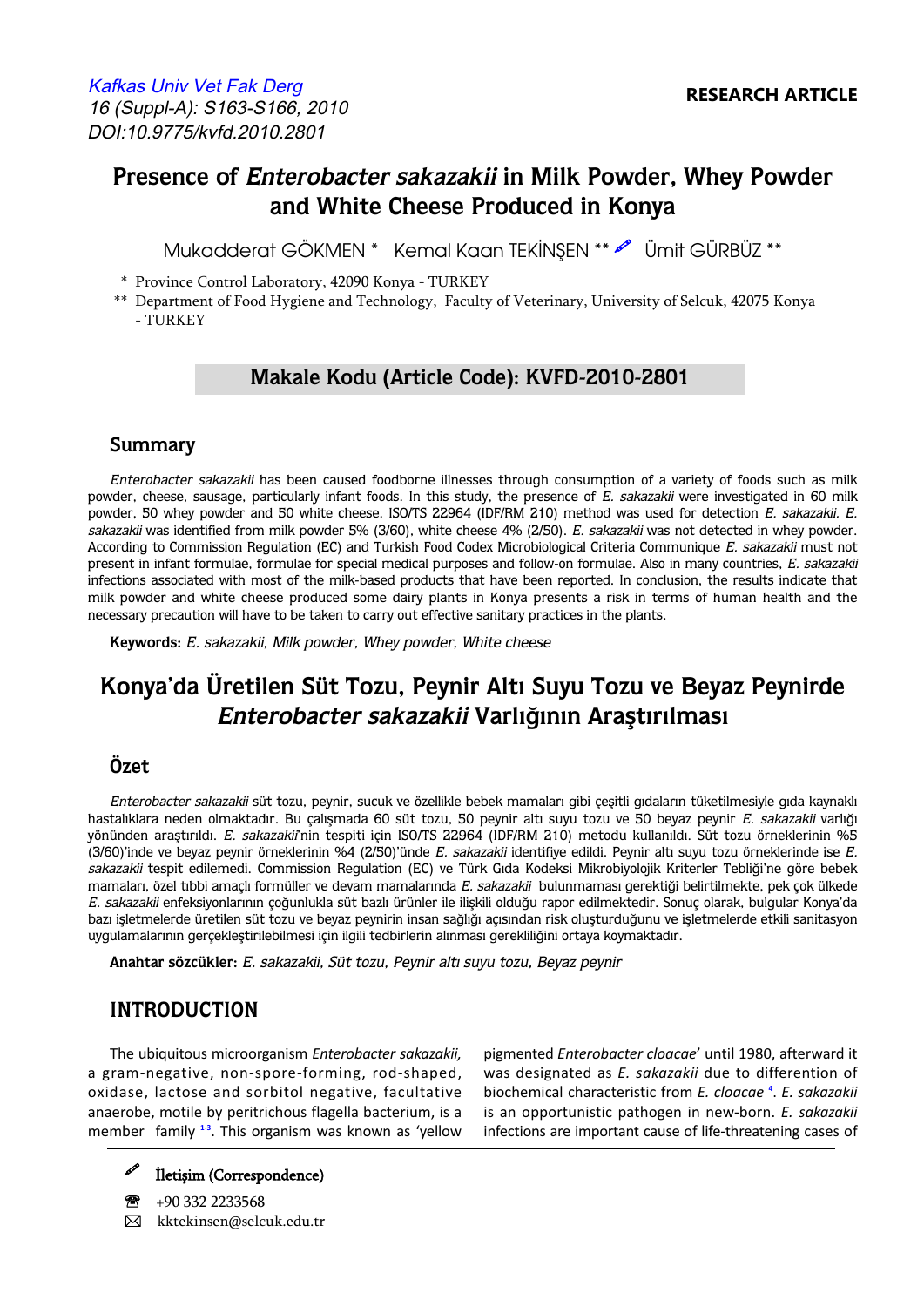meningitis (58%), sepsis (17%), and necrotizing enterocolitis (29%) in premature and full-term infants. Mortality rates of 40-80% have been described and survivors often suffer from neurological sequelae **[5,6](#page-3-0)**.

Food and food ingredients may be contaminated with *E. sakazakii* under unsuitable conditions of hygiene and contaminated equipment **<sup>7</sup>** . Powdered milk formula is important source of *E. sakazakii* infections **[2,8](#page-3-0)** . This bacterium is resistance to drying and acid pH, heat, biofilm formation and persistence on food preparation surfaces. Due to new-born infections *E. sakazakii* is noticed as associated with infant formula and milk powder **[4,9](#page-3-0)** . Infant formula is produced from ingredients that may include milk, milk derivatives, soy protein isolates, carbohydrates, fats, minerals, vitamins and some food additives **[10](#page-3-0)**. Formula preparation equipment contaminated by *E. sakazakii* has been demonstrated to have caused two outbreaks **[11,12](#page-3-0)**, but the original source of *E. sakazakii* was not determined in either case. Environmental swabbing of formula preparation areas in the course of outbreak investigations has not demonstrated *E. sakazakii* in the general environment. *E. sakazakii* has been identified in the environments of milk powder production facilities and other food production facilities, as well as in households **[13](#page-3-0)**. Not all infants with *E. sakazakii* infection have been exposed to powdered infant formula, and *E. sakazakii* infections can also occur in adults **[6](#page-3-0)** . Thus, although an environmental source of *E. sakazakii* infection other than infant formula has not been strictly identified, other sources undoubtedly exist **[10](#page-3-0)** .

*E. sakazakii* has been isolated from a range of foods including cheese, fermented bread, tofu, sour tea, cured meats, minced beef and sausage meat **[4](#page-3-0)** . According to Commission Regulation (EC) **[14](#page-3-0)** and Turkish Food Codex **[15](#page-3-0)** , Microbiological Criteria Communique *E. sakazakii* must not present (0/10 g and 0/25 g, respectively) in infant formulae, formulae for special medical purposes and follow-on formulae. The objective of this study was to investigate the presence of *E. sakazakii* in milk powder, whey powder and white cheese produced in Konya.

## **MATERIAL and METHODS**

#### *Samples*

In this study, total of 160 samples from three different milk products (60 milk powder, 50 whey powder and 50 white cheese) were used. The samples were obtained different retail market and dairy products factory in Konya and transported to the laboratory in insulated cooler boxes immediately. Samples were stored at 4°C until

analyses. The presence of *E. sakazakii* were examined in milk powder, whey powder and white cheese.

#### *Detection of E. sakazakii*

ISO/TS 22964 (IDF/RM 210) **[16](#page-3-0)** method was used for detection *E. sakazakii*. To prepare the pre-enrichment dilution, 25 g sample was added to 225 ml Buffered Peptone Water (BPW). Pre-enrichment dilution was incubated at 37±1°C for 18±2 h. After incubation of the inoculated pre-enrichment medium, 0.1 ml of the obtained culture was transferred into 10 ml Modified Lauryl Sulphate Broth (mLST) (Oxoid CM 1133)/ Vancomycin (Oxoid DR 595) medium. This medium was incubated at 44±0.5°C for 24±2 h. After incubation of the inoculated mLST-Vancomycin medium, a loopful (ca. 10  $\mu$ ) was streaked onto the surface of the ChromoCult® *Enterobacter sakazakii* Agar (Merck 1.0087). The plate was incubated 44±1°C for 24±2 h. Five typical turquoise colonies was streaked on Tryptone Soya Agar (TSA) (Oxoid CM 131) and TSA plates was incubated at 25±1°C for 48±4 h **[16](#page-3-0)**. After incubation, one yellow colony which selected from each TSA plate was confirmed with API 20 E kit **[17](#page-3-0)** and VITEC 2 compact GN card according to the manufacturer's instructions **[18](#page-3-0)**  *(Fig. 1)*.



**Fig 1.** Identification method flow scheme of *E. sakazakii*  **Şekil 1.** *E. sakazakii*'nin identifikasyon metodu akış şeması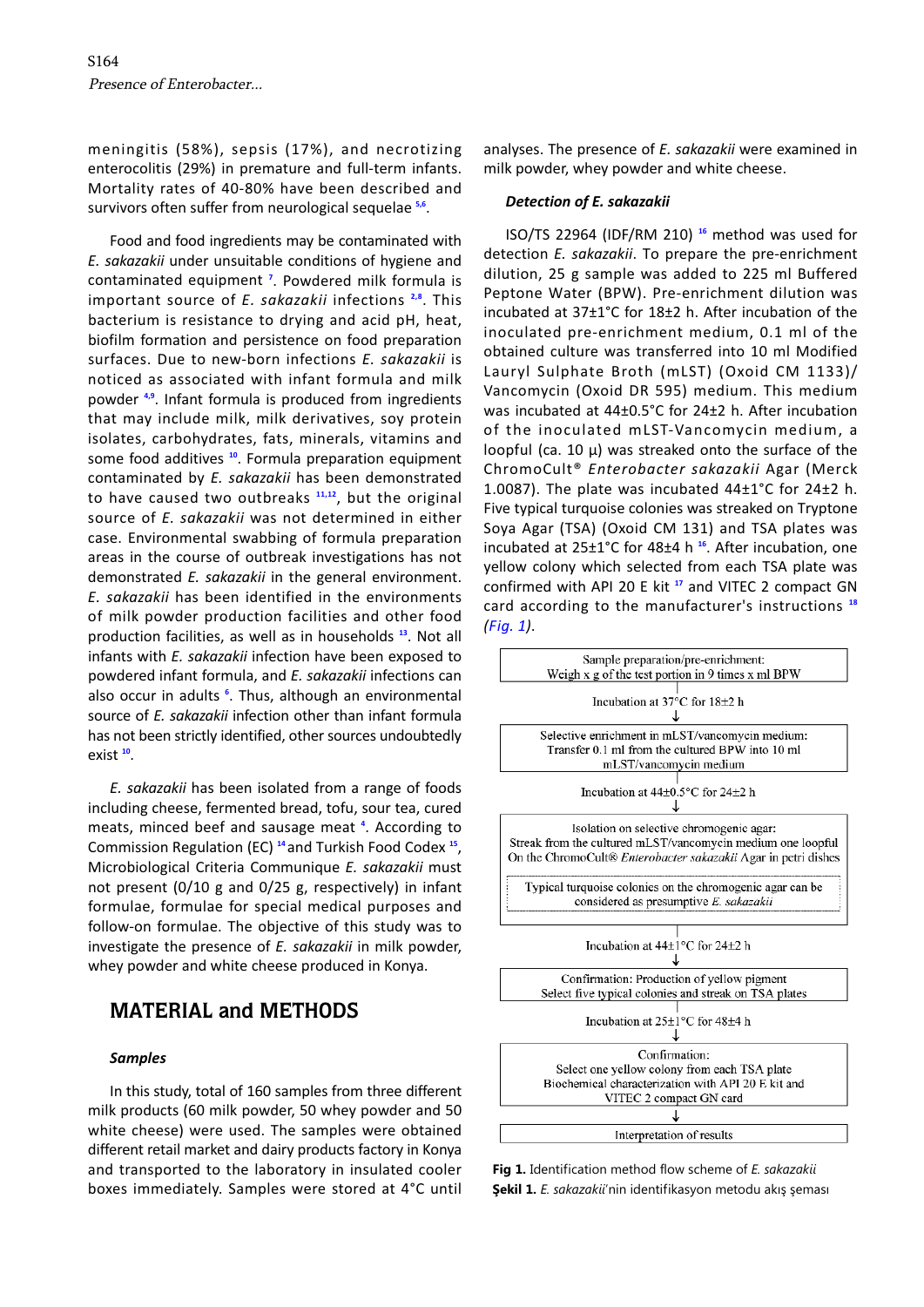#### <span id="page-2-0"></span>**RESULTS**

In this study, three different milk products total 160 samples (60 milk powder, 50 whey powder and 50 white cheese) were tested. *E. sakazakii* was isolated from 3/60 (5%) milk powder, 2/50 (4%) white cheese. But none of the samples contained *E. sakazakii* in whey powder. The summarized results of presence of *E. sakazakii* in milk powder, whey powder and white cheese are shown in *Table 1*.

*Table 1. The results of presence of E. sakazakii in milk powder, whey powder and white cheese* 

*Tablo 1. Süt tozu, peynir altı suyu tozu ve beyaz peynirde E. sakazakii analiz bulguları* 

| Sample                                            | No. of<br><b>Sample</b> | <b>No. of Positive</b><br>Sample |
|---------------------------------------------------|-------------------------|----------------------------------|
| Milk Powder                                       | 60                      | 3(5%)                            |
| Whey Powder                                       | 50                      | ND.                              |
| <b>White Cheese</b>                               | 50                      | 2(4%)                            |
| Figures in parentheses are the percent of samples |                         |                                  |

*Figures in parentheses are the percent of samples ND: Not detected* 

*Table 2. Presence of E. sakazakii in some food products and plants Tablo 2. Bazı gıda ürünlerinde ve işletmelerinde E. sakazakii varlığı* 

been the most common vehicles implicated in neonatal *E. sakazakii* infections and also in many countries, *E. sakazakii* infections associated with most of the milkbased products that have been reported **[10](#page-3-0)**. Presence of *E. sakazakii* in some food products and plants are shown *Table 2*.

At the present study, presence of *E. sakazakii* was determined in milk powder, whey powder and white cheese which are produced in Konya city of Turkey. As depicted in *Table 1. E. sakazakii* was detected in 5% of the milk powder samples and in 4% of the white cheese samples, respectively. But *E. sakazakii* was not detected in whey powder samples.

These results are in parallel with the findings of some previous reports **[19,20,22](#page-3-0)** which pointed out the presence of *E. sakazakii* in 4% of the milk powder, 3% cheese products and 2-6% milk-based products (infant formula powder, infant milk formula) samples *(Table 2)*. The present findings suggest that the milk which is processed into dairy products may be contaminated with *E. sakazakii*. The presence of *E. sakazakii* in these products

| <b>Sample</b>               | No. of<br><b>Sample</b> | <b>No. of Positive</b><br>Sample | Country        | <b>References</b>                  |
|-----------------------------|-------------------------|----------------------------------|----------------|------------------------------------|
| Infant formula powder       | 40                      | 1(3)                             | Netherland     | Heuvelink et al. <sup>19</sup>     |
| Infant milk formula         | 82                      | 2(2)                             | United Kingdom | Iversen and Forsythe 20            |
| Infant milk formula         | 8                       | 2(25)                            | Jordan         | Shaker et al. <sup>3</sup>         |
| Infant milk formula         | 50                      | 7(14)                            | South Africa   | Cawthorn et al. <sup>21</sup>      |
| Infant milk formula         | 35                      | 2(6)                             | Egypt          | El-Sharoud et al. <sup>22</sup>    |
| Dried infant foods          | 49                      | 5(10)                            | United Kingdom | Iversen and Forsythe 20            |
| Infant food formula         | 15                      | 2(13)                            | Jordan         | Shaker et al. <sup>3</sup>         |
| Milk powder                 | 170                     | 7(4)                             | Netherland     | Heuvelink et al. <sup>19</sup>     |
| Milk powder                 | 72                      | 3(4)                             | United Kingdom | Iversen and Forsythe 20            |
| Full-fat milk powder        | 10                      |                                  | Jordan         | Shaker et al. <sup>3</sup>         |
| Full-fat milk powder        | 15                      |                                  | Egypt          | El-Sharoud et al. <sup>22</sup>    |
| Skimmed milk powder         | 37                      | 5(14)                            | Egypt          | El-Sharoud et al. <sup>22</sup>    |
| Stored Domiatti cheese      | 10                      |                                  | Egypt          | El-Sharoud et al. $22$             |
| Fresh Domiatti cheese       | 10                      | 4(40)                            | Egypt          | El-Sharoud et al. <sup>22</sup>    |
| Ras cheese                  | 10                      |                                  | Egypt          | El-Sharoud et al. <sup>22</sup>    |
| Kariesh cheese              | 10                      |                                  | Egypt          | El-Sharoud et al. <sup>22</sup>    |
| Cheese products             | 62                      | 2(3)                             | United Kingdom | Iversen and Forsythe <sup>20</sup> |
| Milk powder factory         | 23                      | 2(9)                             | Switzerland    | Kandhai et al. <sup>13*</sup>      |
| Milk powder factory         | 26                      | 9(35)                            | Switzerland    | Kandhai et al. <sup>13*</sup>      |
| Milk powder factory         | 11                      | 1(9)                             | Switzerland    | Kandhai et al. <sup>13*</sup>      |
| Milk powder factory         | 8                       | 2(25)                            | Switzerland    | Kandhai et al. <sup>13*</sup>      |
| Environmental, Milk factory | 14                      | 6(43)                            | South Africa   | Cawthorn et al. <sup>21</sup>      |
| Environmental, Milk factory | 1                       | 1(100)                           | Egypt          | El-Sharoud et al. <sup>22</sup>    |

*Figures in parentheses are the percent of samples* 

*\* From different factory* 

### **DISCUSSION**

*E. sakazakii* has been isolated from a wide range of environmental sources and from several foods of animal and plant origin. Infant formula and milk powder have

is unlikely since the liquid milk is normally pasteurized. It has been reported that pasteurization treatment is effective in the elimination of this pathogen **[3](#page-3-0)** . Nazarowec-White and Farber **[1](#page-3-0)** found that *E. sakazakii* was more heat-sensitive than other pathogenic organisms like *Listeria monocytogenes*. The results confirm the findings